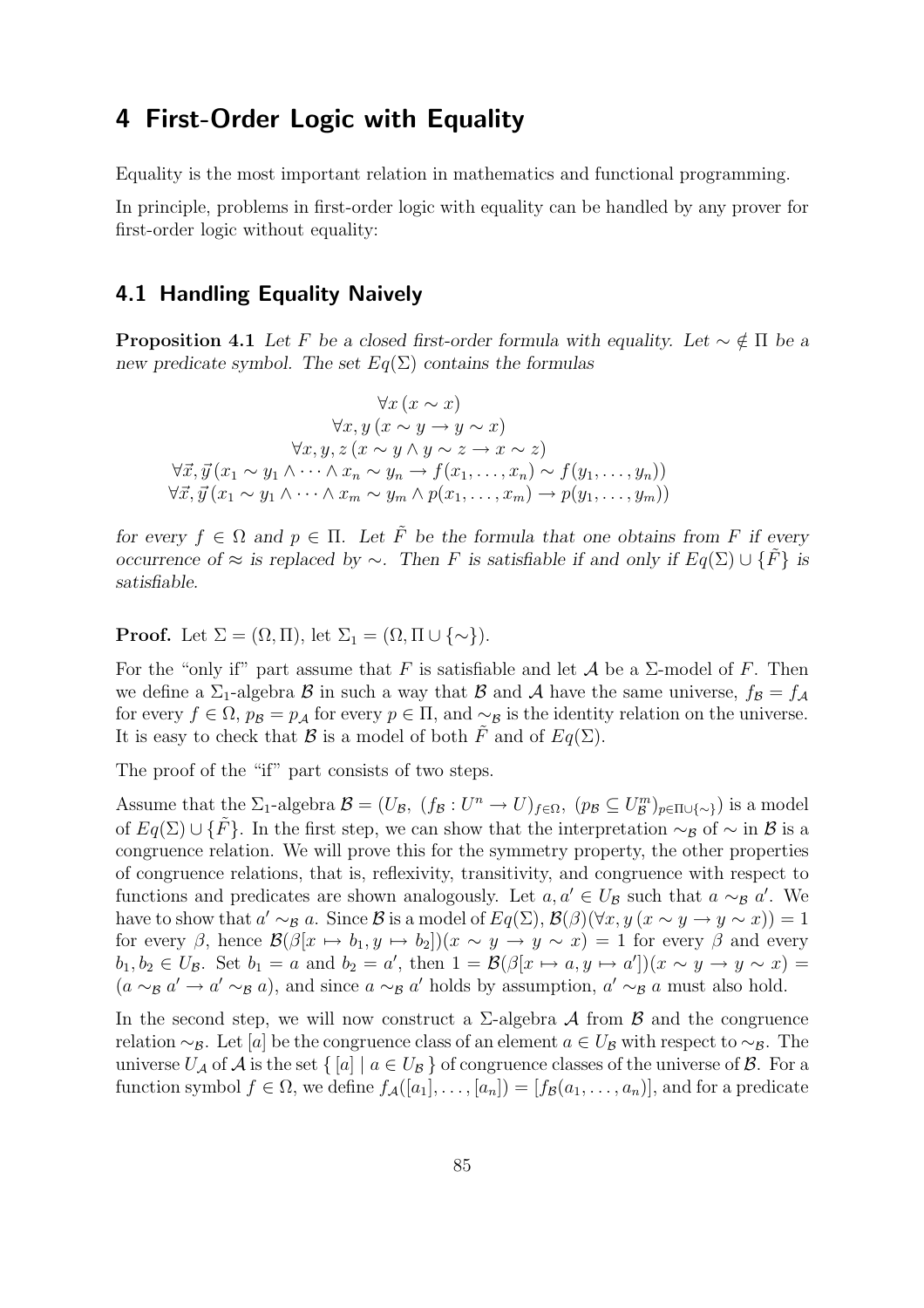symbol  $p \in \Pi$ , we define  $([a_1], \ldots, [a_n]) \in p_{\mathcal{A}}$  if and only if  $(a_1, \ldots, a_n) \in p_{\mathcal{B}}$ . Observe that this is well-defined: If we take different representatives of the same congruence class, we get the same result by congruence of  $\sim_B$ . Now for every Σ-term t and every B-assignment  $\beta$ ,  $[\mathcal{B}(\beta)(t)] = \mathcal{A}(\gamma)(t)$ , where  $\gamma$  is the A-assignment that maps every variable x to  $[\beta(x)]$ , and analogously for every Σ-formula G,  $\mathcal{B}(\beta)(G) = \mathcal{A}(\gamma)(G)$ . Both properties can easily shown by structural induction. Consequently,  $A$  is a model of  $F$ .  $\Box$ 

By giving the equality axioms explicitly, first-order problems with equality can in principle be solved by a standard resolution or tableaux prover.

But this is unfortunately not efficient (mainly due to the transitivity and congruence axioms).

Equality is theoretically difficult: First-order functional programming is Turing-complete.

But: resolution theorem provers cannot even solve equational problems that are intuitively easy.

Consequence: to handle equality efficiently, knowledge must be integrated into the theorem prover.

#### Roadmap

How to proceed:

• This semester: Equations (unit clauses with equality)

Term rewrite systems Expressing semantic consequence syntactically Knuth-Bendix-Completion Entailment for equations

• Next semester: Equational clauses

Combining resolution and KB-completion  $\rightarrow$  Superposition Entailment for clauses with equality

## 4.2 Rewrite Systems

Let  $E$  be a set of (implicitly universally quantified) equations.

The *rewrite relation*  $\rightarrow_E \subseteq T_{\Sigma}(X) \times T_{\Sigma}(X)$  is defined by

$$
s \to_{E} t \quad \text{iff} \quad \text{there exist } (l \approx r) \in E, \ p \in \text{pos}(s),
$$
  
and  $\sigma : X \to \text{T}_{\Sigma}(X),$   
such that  $s/p = l\sigma$  and  $t = s[r\sigma]_p$ .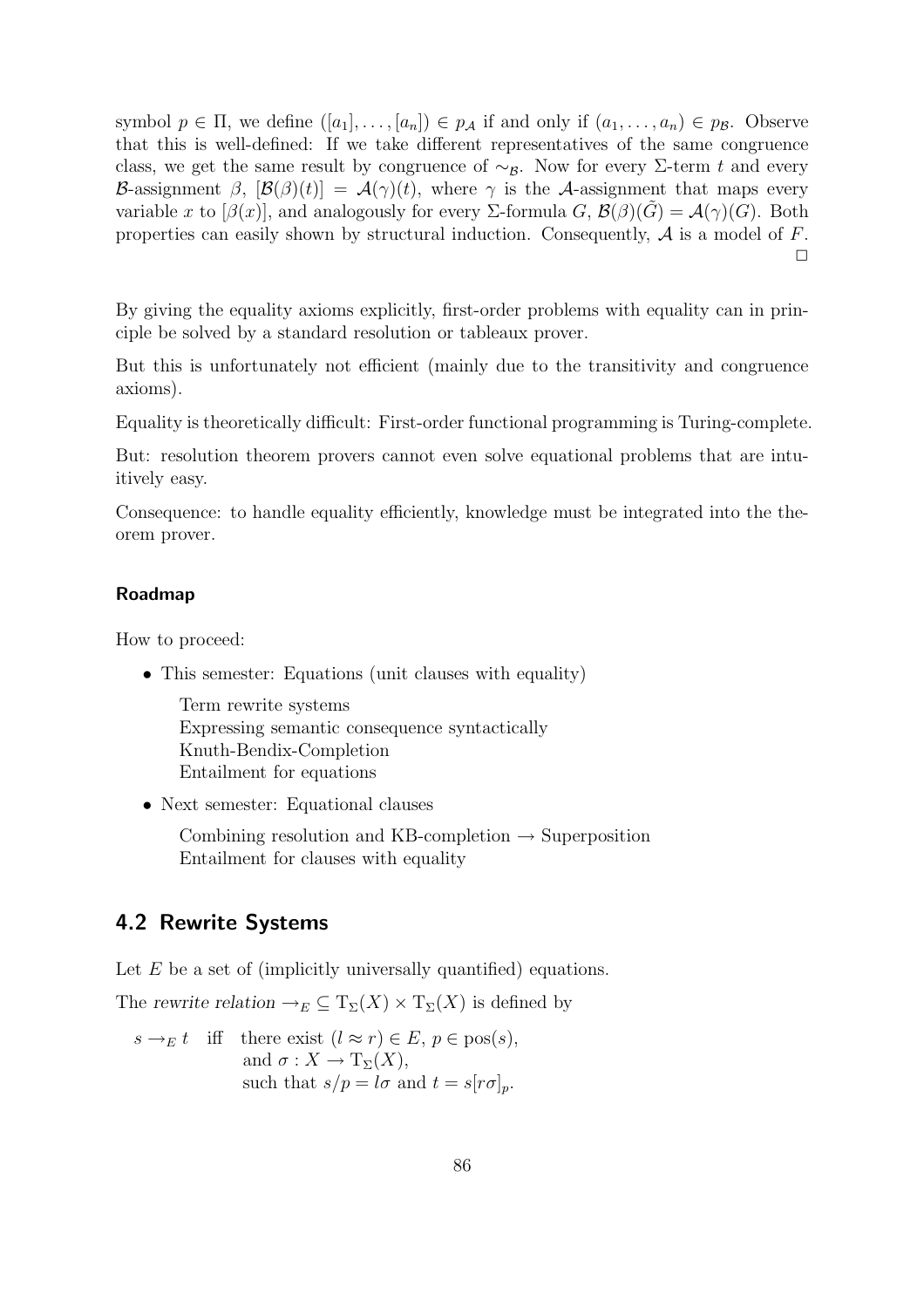An instance of the lhs (left-hand side) of an equation is called a *redex* (reducible expression). *Contracting* a redex means replacing it with the corresponding instance of the rhs (right-hand side) of the rule.

An equation  $l \approx r$  is also called a *rewrite rule*, if l is not a variable and var $(l) \supseteq \text{var}(r)$ .

Notation:  $l \rightarrow r$ .

A set of rewrite rules is called a *term rewrite system (TRS).*

We say that a set of equations E or a TRS R is terminating, if the rewrite relation  $\rightarrow_E$ or  $\rightarrow_R$  has this property.

(Analogously for other properties of abstract reduction systems).

Note: If E is terminating, then it is a TRS.

### E-Algebras

Let  $E$  be a set of universally quantified equations. A model of  $E$  is also called an E*-algebra.*

If  $E \models \forall \vec{x} (s \approx t)$ , i. e.,  $\forall \vec{x} (s \approx t)$  is valid in all E-algebras, we write this also as  $s \approx_E t$ .

Goal:

Use the rewrite relation  $\rightarrow_E$  to express the semantic consequence relation syntactically:

 $s \approx_E t$  if and only if  $s \leftrightarrow_E^* t$ .

Let E be a set of equations over  $T_{\Sigma}(X)$ . The following inference system allows to derive consequences of E:

$$
E \vdash t \approx t \qquad \qquad \text{(Reflexivity)}
$$
\n
$$
E \vdash t \approx t' \qquad \qquad \text{(Symmetry)}
$$
\n
$$
E \vdash t \approx t' \qquad E \vdash t' \approx t'' \qquad \qquad \text{(Transitivity)}
$$
\n
$$
E \vdash t \approx t'' \qquad \qquad \text{(Transitivity)}
$$
\n
$$
E \vdash t_1 \approx t'_1 \qquad \qquad E \vdash t_n \approx t'_n \qquad \qquad \text{(Congruence)}
$$
\n
$$
E \vdash t \sigma \approx t' \sigma \qquad \qquad \text{(Instance)}
$$
\n
$$
E \vdash t \sigma \approx t' \sigma \qquad \qquad \text{(Instance)}
$$
\n
$$
\text{if } (t \approx t') \in E \text{ and } \sigma : X \to T_{\Sigma}(X) \qquad \qquad \text{(Instance)}
$$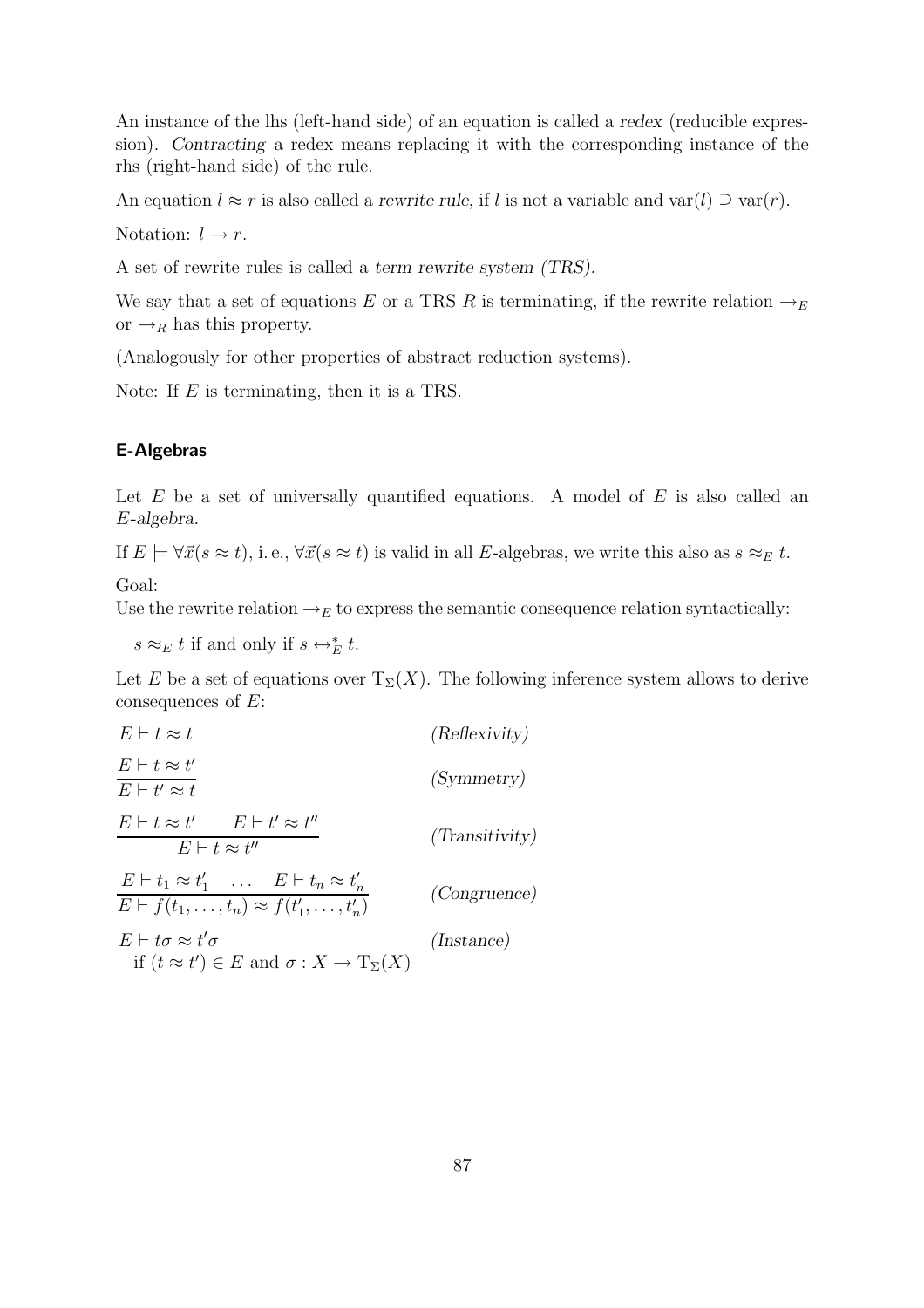Lemma 4.2 *The following properties are equivalent:*

- $(i)$  s ↔<sup>\*</sup><sub>E</sub> t
- *(ii)*  $E$  ⊢  $s ≈ t$  *is derivable.*

**Proof.** (i)⇒(ii):  $s \leftrightarrow_E t$  implies  $E \vdash s \approx t$  by induction on the depth of the position where the rewrite rule is applied; then  $s \leftrightarrow_{E}^{*} t$  implies  $E \vdash s \approx t$  by induction on the number of rewrite steps in  $s \leftrightarrow_E^* t$ .

(ii)⇒(i): By induction on the size (number of symbols) of the derivation for  $E \vdash s \approx t$ .  $\Box$ 

Constructing a *quotient algebra:*

Let  $X$  be a set of variables.

For  $t \in T_{\Sigma}(X)$  let  $[t] = \{ t' \in T_{\Sigma}(X) \mid E \vdash t \approx t' \}$  be the *congruence class* of t.

Define a Σ-algebra  $T_{\Sigma}(X)/E$  (abbreviated by T) as follows:

$$
U_{\mathcal{T}} = \{ [t] \mid t \in \mathrm{T}_{\Sigma}(X) \}.
$$
  

$$
f_{\mathcal{T}}([t_1], \dots, [t_n]) = [f(t_1, \dots, t_n)] \text{ for } f \in \Omega.
$$

**Lemma 4.3**  $f_{\mathcal{T}}$  is well-defined: If  $[t_i] = [t'_i]$ , then  $[f(t_1, ..., t_n)] = [f(t'_1, ..., t'_n)]$ .

Proof. Follows directly from the *Congruence* rule for ⊢. 
□

**Lemma 4.4**  $\mathcal{T} = T_{\Sigma}(X)/E$  is an E-algebra.

**Proof.** Let  $\forall x_1 \dots x_n (s \approx t)$  be an equation in E; let  $\beta$  be an arbitrary assignment. We have to show that  $\mathcal{T}(\beta)(\forall \vec{x}(s \approx t)) = 1$ , or equivalently, that  $\mathcal{T}(\gamma)(s) = \mathcal{T}(\gamma)(t)$  for all  $\gamma = \beta[x_i \mapsto [t_i] \mid 1 \leq i \leq n]$  with  $[t_i] \in U_{\mathcal{T}}$ .

Let  $\sigma = \{x_1 \mapsto t_1, \ldots, x_n \mapsto t_n\}$ , then  $s\sigma \in \mathcal{T}(\gamma)(s)$  and  $t\sigma \in \mathcal{T}(\gamma)(t)$ .

By the *Instance* rule,  $E \vdash s\sigma \approx t\sigma$  is derivable, hence  $\mathcal{T}(\gamma)(s) = [s\sigma] = [t\sigma] = \mathcal{T}(\gamma)(t)$ .  $\stackrel{.}{\Box}$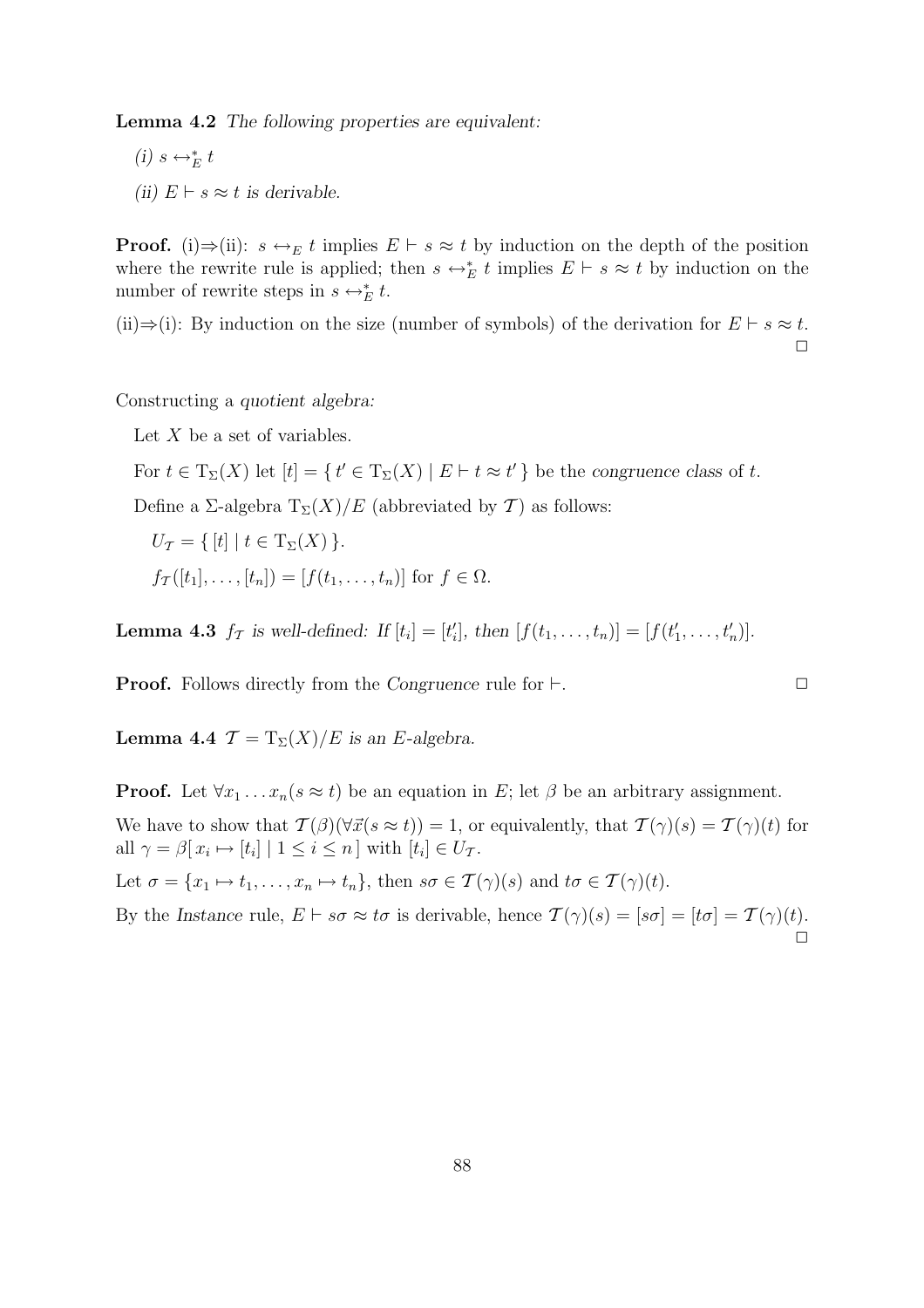**Lemma 4.5** Let X be a countably infinite set of variables; let  $s, t \in T_{\Sigma}(X)$ . If  $T_{\Sigma}(X)/E \models \forall \vec{x}(s \approx t)$ , then  $E \vdash s \approx t$  is derivable.

**Proof.** Assume that  $\mathcal{T} \models \forall \vec{x}(s \approx t)$ , i.e.,  $\mathcal{T}(\beta)(\forall \vec{x}(s \approx t)) = 1$ . Consequently,  $\mathcal{T}(\gamma)(s) = \mathcal{T}(\gamma)(t)$  for all  $\gamma = \beta[x_i \mapsto [t_i] \mid 1 \leq i \leq n]$  with  $[t_i] \in U_{\mathcal{T}}$ .

Choose  $t_i = x_i$ , then  $[s] = \mathcal{T}(\gamma)(s) = \mathcal{T}(\gamma)(t) = [t]$ , so  $E \vdash s \approx t$  is derivable by definition of  $\mathcal T$ .

**Theorem 4.6 ("Birkhoff's Theorem")** Let X be a countably infinite set of vari*ables, let* E *be a set of (universally quantified) equations. Then the following properties are equivalent for all*  $s, t \in T_{\Sigma}(X)$ *:* 

- $(i)$  s  $\leftrightarrow_E^* t$ .
- *(ii)*  $E$  ⊢  $s ≈ t$  *is derivable.*
- *(iii)*  $s \approx_E t$ , *i.e.*,  $E \models \forall \vec{x} (s \approx t)$ *.*
- $(iv)$   $T_{\Sigma}(X)/E \models \forall \vec{x}(s \approx t).$

**Proof.** (i) $\Leftrightarrow$ (ii): Lemma 4.2.

(ii)⇒(iii): By induction on the size of the derivation for  $E \vdash s \approx t$ .

(iii)⇒(iv): Obvious, since  $\mathcal{T} = T_{\Sigma}(X)/E$  is an E-algebra.

 $(iv) \Rightarrow (ii)$ : Lemma 4.5.

#### Universal Algebra

 $T_{\Sigma}(X)/E = T_{\Sigma}(X)/\approx_E T_{\Sigma}(X)/\leftrightarrow_E^*$  is called the *free* E-algebra with generating set  $X/\approx_E$  = {  $[x] | x \in X$  }:

Every mapping  $\varphi: X/\approx_E \to \mathcal{B}$  for some E-algebra  $\mathcal{B}$  can be extended to a homomorphism  $\hat{\varphi}: \mathrm{T}_{\Sigma}(X)/E \to \mathcal{B}.$ 

 $T_{\Sigma}(\emptyset)/E = T_{\Sigma}(\emptyset)/\approx_E T_{\Sigma}(\emptyset)/\leftrightarrow_E^*$  is called the *initial E-algebra.* 

 $\approx_E$  = {  $(s,t) | E \models s \approx t$  } is called the *equational theory* of E.

 $\approx_E^I = \{ (s, t) | \mathrm{T}_{\Sigma}(\emptyset) / E \models s \approx t \}$  is called the *inductive theory* of E.

Example:

Let  $E = \{ \forall x(x + 0 \approx x), \ \forall x \forall y(x + s(y) \approx s(x + y)) \}.$  Then  $x + y \approx_E^L y + x$ , but  $x + y \not\approx_E y + x.$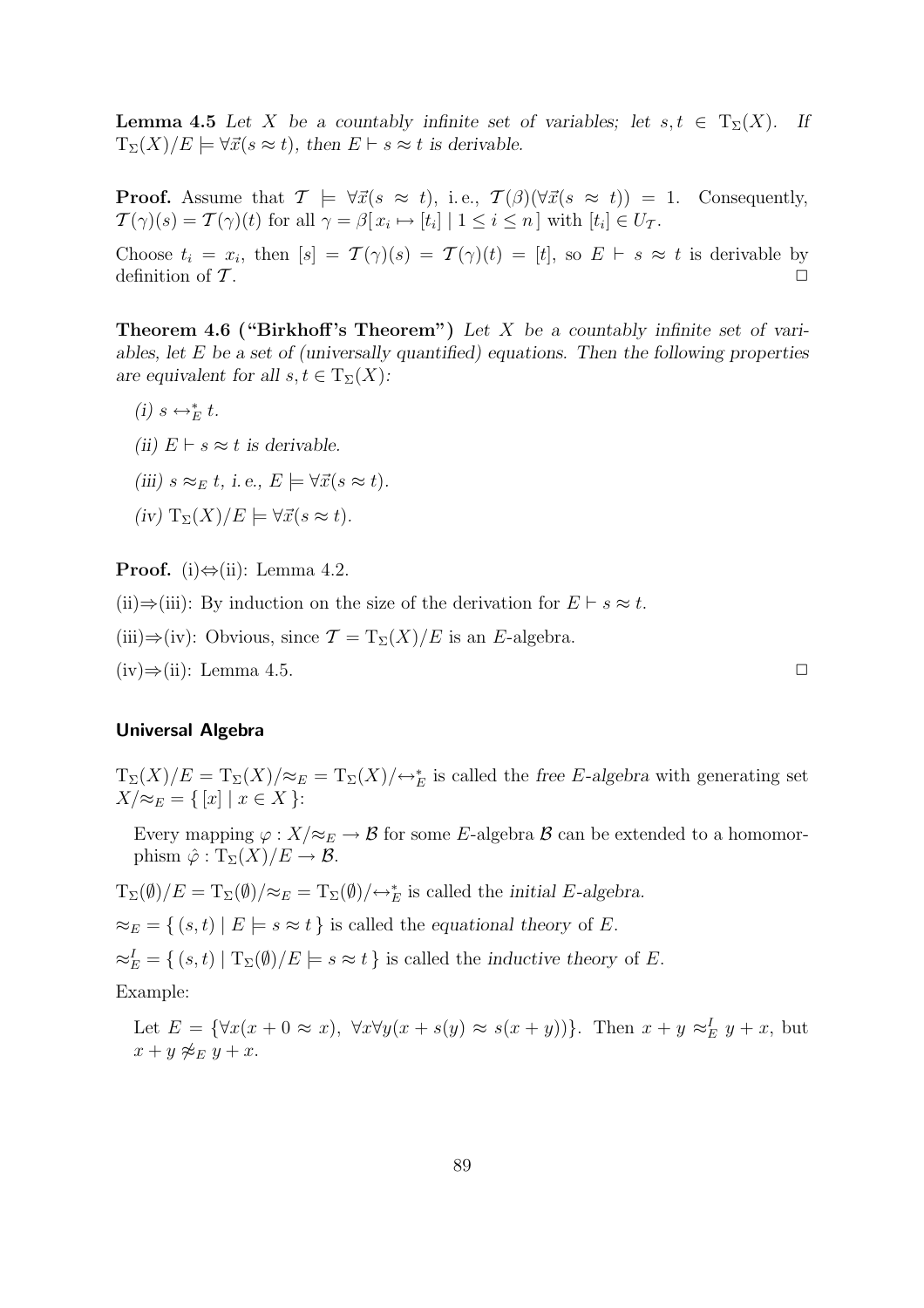# 4.3 Confluence

Let  $(A, \rightarrow)$  be an abstract reduction system.

b and  $c \in A$  are *joinable*, if there is a a such that  $b \rightarrow^* a \leftarrow^* c$ . Notation:  $b \downarrow c$ .

The relation  $\rightarrow$  is called

*Church-Rosser,* if  $b \leftrightarrow^* c$  implies  $b \downarrow c$ .

*confluent,* if  $b \leftarrow^* a \rightarrow^* c$  implies  $b \downarrow c$ .

*locally confluent,* if  $b \leftarrow a \rightarrow c$  implies  $b \downarrow c$ .

*convergent,* if it is confluent and terminating.

Theorem 4.7 *The following properties are equivalent:*

- $(i) \rightarrow$  *has the Church-Rosser property.*
- $(ii) \rightarrow is confluent.$

**Proof.** (i) $\Rightarrow$ (ii): trivial.

 $(ii) \Rightarrow (i):$  by induction on the number of peaks in the derivation  $b \leftrightarrow^* c$ .  $c.$ 

**Lemma 4.8** *If*  $\rightarrow$  *is confluent, then every element has at most one normal form.* 

**Proof.** Suppose that some element  $a \in A$  has normal forms b and c, then  $b \leftarrow^* a \rightarrow^* c$ . If  $\rightarrow$  is confluent, then  $b \rightarrow^* d \leftarrow^* c$  for some  $d \in A$ . Since b and c are normal forms, both derivations must be empty, hence  $b \to 0^0 d \leftarrow 0^0 c$ , so b, c, and d must be identical.  $\Box$ 

Corollary 4.9 If  $\rightarrow$  *is normalizing and confluent, then every element* b has a unique *normal form.*

**Proposition 4.10** If  $\rightarrow$  *is normalizing and confluent, then*  $b \leftrightarrow^* c$  *if and only if*  $b \downarrow = c \downarrow$ *.* 

Proof. Either using Thm. 4.7 or directly by induction on the length of the derivation of  $b \leftrightarrow^* c$ .  $c.$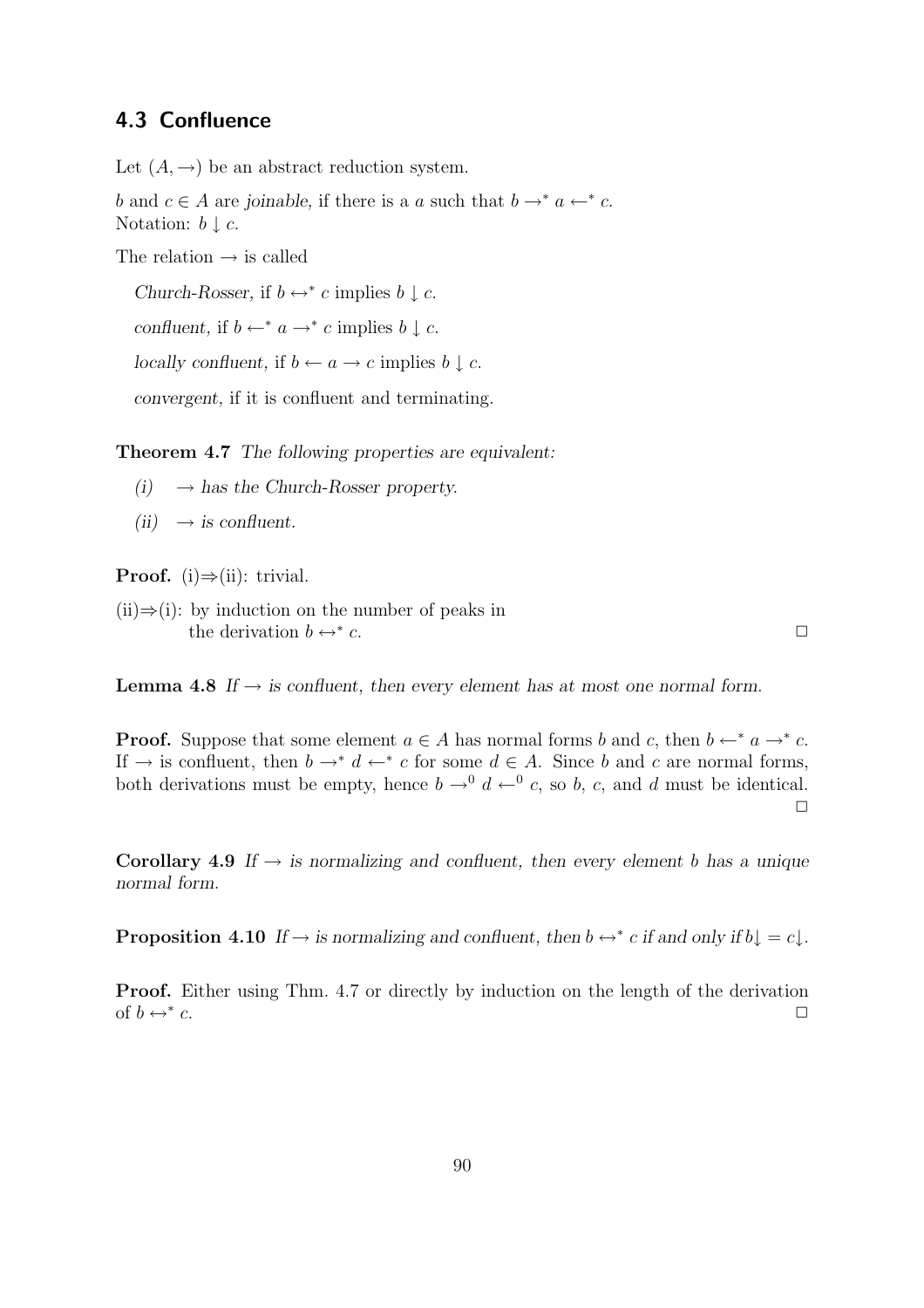### Confluence and Local Confluence

**Theorem 4.11 ("Newman's Lemma")** If a terminating relation  $\rightarrow$  is locally conflu*ent, then it is confluent.*

**Proof.** Let  $\rightarrow$  be a terminating and locally confluent relation. Then  $\rightarrow^+$  is a wellfounded ordering. Define  $P(a) \Leftrightarrow (\forall b, c : b \leftarrow^* a \rightarrow^* c \Rightarrow b \downarrow c).$ 

We prove  $P(a)$  for all  $a \in A$  by well-founded induction over  $\rightarrow^+$ :

Case 1:  $b \leftarrow^0 a \rightarrow^* c$ : trivial.

Case 2:  $b \leftarrow^* a \rightarrow^0 c$ : trivial.

Case 3:  $b \leftarrow^* b' \leftarrow a \rightarrow c' \rightarrow^* c$ : use local confluence, then use the induction hypothesis.  $\Box$ 

### Rewrite Relations

Corollary 4.12 *If* E is convergent (i.e., terminating and confluent), then  $s \approx_E t$  if and *only if*  $s \leftrightarrow_{E}^* t$  *if and only if*  $s \downarrow_{E} = t \downarrow_{E}$ *.* 

Corollary 4.13 *If* E is finite and convergent, then  $\approx_E$  is decidable.

Reminder:

If  $E$  is terminating, then it is confluent if and only if it is locally confluent.

Problems:

Show local confluence of E.

Show termination of E.

Transform E into an equivalent set of equations that is locally confluent and terminating.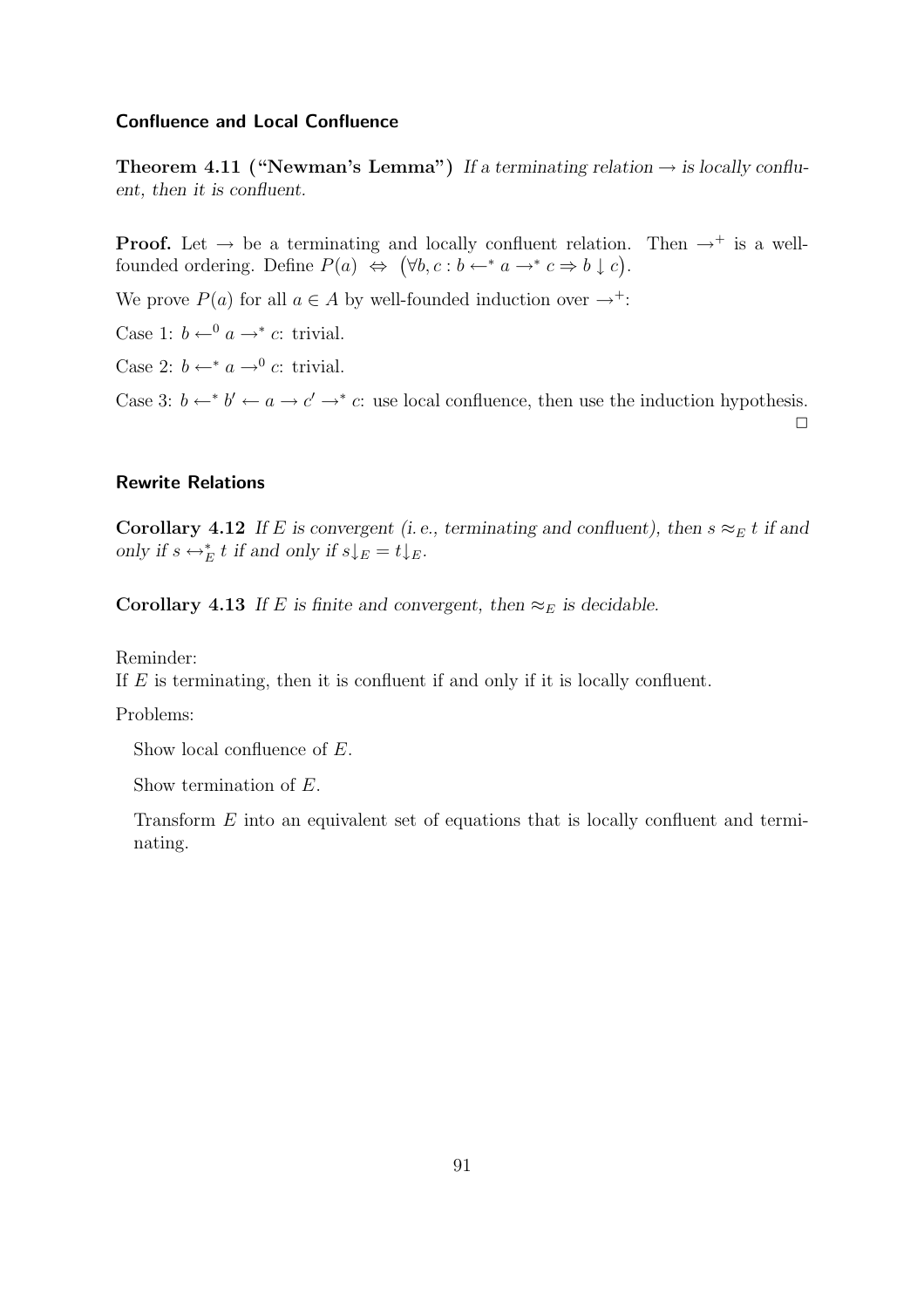# 4.4 Critical Pairs

Showing local confluence (Sketch):

Problem: If  $t_1 \leftarrow_E t_0 \rightarrow_E t_2$ , does there exist a term s such that  $t_1 \rightarrow_E^* s \leftarrow_E^* t_2$ ?

If the two rewrite steps happen in different subtrees (disjoint redexes): yes.

If the two rewrite steps happen below each other (overlap at or below a variable position): yes.

If the left-hand sides of the two rules overlap at a non-variable position: needs further investigation.

Question:

Are there rewrite rules  $l_1 \rightarrow r_1$  and  $l_2 \rightarrow r_2$  such that some subterm  $l_1/p$  and  $l_2$  have a common instance  $(l_1/p)\sigma_1 = l_2\sigma_2$ ?

Observation:

If we assume w.o.l.o.g. that the two rewrite rules do not have common variables, then only a single substitution is necessary:  $(l_1/p)\sigma = l_2\sigma$ .

Further observation:

The mgu of  $l_1/p$  and  $l_2$  subsumes all unifiers  $\sigma$  of  $l_1/p$  and  $l_2$ .

Let  $l_i \rightarrow r_i$   $(i = 1, 2)$  be two rewrite rules in a TRS R whose variables have been renamed such that  $var(l_1) \cap var(l_2) = \emptyset$ . (Remember that  $var(l_i) \supseteq var(r_i)$ .)

Let  $p \in \text{pos}(l_1)$  be a position such that  $l_1/p$  is not a variable and  $\sigma$  is an mgu of  $l_1/p$ and  $l_2$ .

Then  $r_1\sigma \leftarrow l_1\sigma \rightarrow (l_1\sigma)[r_2\sigma]_n$ .

 $\langle r_1\sigma,(l_1\sigma)[r_2\sigma]_p\rangle$  is called a *critical pair* of R.

The critical pair is *joinable* (or: converges), if  $r_1\sigma \downarrow_R (l_1\sigma)[r_2\sigma]_p$ .

Theorem 4.14 ("Critical Pair Theorem") *A TRS* R *is locally confluent if and only if all its critical pairs are joinable.*

Proof. "only if": obvious, since joinability of a critical pair is a special case of local confluence.

"if": Suppose s rewrites to  $t_1$  and  $t_2$  using rewrite rules  $l_i \rightarrow r_i \in R$  at positions  $p_i \in \text{pos}(s)$ , where  $i = 1, 2$ . Without loss of generality, we can assume that the two rules are variable disjoint, hence  $s/p_i = l_i \theta$  and  $t_i = s[r_i \theta]_{p_i}$ .

We distinguish between two cases: Either  $p_1$  and  $p_2$  are in disjoint subtrees  $(p_1 || p_2)$ , or one is a prefix of the other (w.o.l.o.g.,  $p_1 \leq p_2$ ).